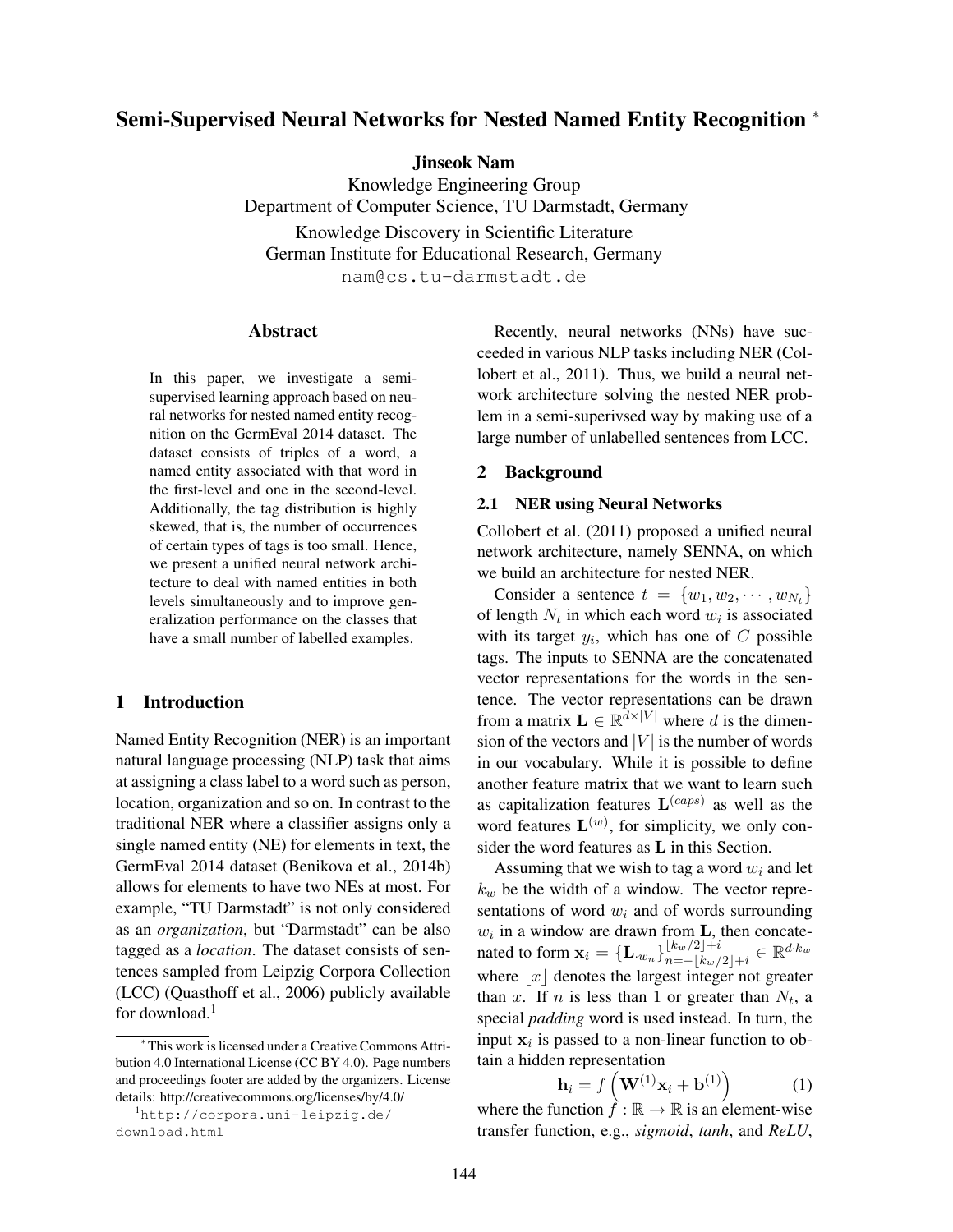$\mathbf{W}^{(1)} \in \mathbb{R}^{F \times (d \cdot k_w)}$  is a matrix of weights that link input units to hidden units, and  $\mathbf{b}^{(1)} \in \mathbb{R}^{F}$  is a vector of biases for the hidden layer. The hidden representation  $h_i$  is, then, fed forward to the output layer to yield the prediction scores  $\hat{\mathbf{y}}_i \in \mathbb{R}^{C}$ of the tags for the given local context

$$
\hat{\mathbf{y}}_i = \mathbf{W}^{(2)} \mathbf{h}_i + \mathbf{b}^{(2)} \tag{2}
$$

where  $\mathbf{W}^{(2)} \in \mathbb{R}^{C \times F}$  are the weights between hidden and output units, each of which corresponds to a tag, and  $\mathbf{b}^{(2)} \in \mathbb{R}^C$  are the biases for the output layer.

If we assume that the tag of each word depends only on that word and its context, i.e.,  $x_i$ , then the probability distribution over  $\{w_i, y_i\}$  can be formulated as follows <sub>NT</sub>

$$
p(y_1,\dots,y_{N_t},w_1,\dots,w_{N_t})=\prod_{i=1}^{N_t}p(y_i|\mathbf{x}_i;\Theta).
$$
\n(3)

In order to convert the prediction scores  $\hat{y}_{ji}$  of the tag  $j$  for the word  $w_i$  into probability, we can use the *softmax* function

$$
p(y_{ji} = 1 | \mathbf{x}_i; \Theta) = \frac{\exp \hat{y}_{ji}}{\sum_k \exp \hat{y}_{ki}} \tag{4}
$$

where  $\Theta = {\mathbf{L}, \mathbf{W}^{(1)}, \mathbf{b}^{(1)}\mathbf{W}^{(2)}, \mathbf{b}^{(2)}\}$  is a set of parameters. By taking the *log*, our objective, Eq. 4, becomes

$$
\max_{\Theta} \sum_{i=1}^{N_t} \sum_{j=1}^{C} \mathbb{I} \left[ y_{ji} = 1 \right] \left( \hat{y}_{ji} - \log \sum_{k=1}^{C} \exp \hat{y}_{ki} \right)
$$
\n(5)

where  $\mathbb{I}[\cdot]$  denotes the indicator function which takes 1 when the argument is true, otherwise 0. This is referred to as *word-level* log-likelihood.

Learning Tag Dependencies In *word-level* log-likelihood, tag dependencies are ignored by the assumption that a tag is determined by only its local context. To exploit dependencies between tags, we take tag transition scores  $\mathbf{T} \in \mathbb{R}^{C \times C}$ into account. A prediction score for the whole sentence is given by

$$
\hat{y}_{[\mathbf{c}]} = \sum_{i=1}^{N_t} \mathbf{W}^{(2)} \mathbf{h}_i + \mathbf{b}^{(2)} + T_{c_i, c_{i-1}} \quad (6)
$$

where [c] denotes a sequence of the tags in the sentence,  $c_i$  indicates the tag of the word  $w_i$ , and  $T_{c_i, c_{i-1}}$  is a transition score from  $c_{i-1}$  to  $c_i$ . For the case  $i = 1$ , we also need initial tag scores  $T_{c,0} \in \mathbb{R}^C$ . The prediction score for the sentence is also transformed to a probability divided by the

scores over all possible tag sequences [k]

$$
p\left(\{y_i\}_{i=1}^{N_t}|\{\mathbf{x}_i\}_{i=1}^{N_t};\Theta,\mathbf{T}\right) = \frac{\exp \hat{y}_{[\mathbf{c}]}}{\sum_{[\mathbf{k}]} \exp \hat{y}_{[\mathbf{k}]}}.\tag{7}
$$

Similarly, the objective taking transitions between tags into consideration is given by

$$
\max_{\Theta, \mathbf{T}} \hat{y}_{[\mathbf{c}]} - \log \sum_{[\mathbf{k}]} \exp \hat{y}_{[\mathbf{k}]} \tag{8}
$$

which is referred to as *sentence-level* loglikelihood and this can be addressed efficiently using *recursion*.

### 2.2 Semi-Supervised Learning

The simplest algorithm for semi-supervised learning is self-training (Rosenberg et al., 2005). In self-training, once a model is trained on labelled data, it is used to predict labels of unlabelled data, then such unlabelled data are provided as if additional labelled examples.

Pseudo-Label (PL) (Lee, 2013) is a semisupervised learning technique especially for NNs. Unlike self-training, it estimates pseudo-labels, most probable labels of unlabelled data, during training and uses them to update parameters as well as labelled examples. Its purpose is similar to Entropy Regularization (Grandvalet and Bengio, 2005) that minimizes conditional entropy of unlabelled data as a measure of class overlap on the feature space.

# 3 Semi-Supervised Neural Networks for Nested NER

In contrast to the traditional NER, a word in nested NER can be tagged by multiple NEs. For simplicity, the number of levels is limited to two.

# 3.1 Jointly Learning Top-level and Nested NEs

In nested NER, a sentence  $t$  can be characterized by a sequence of triples  $\{w_i, y_i^1, y_i^2\}$  where  $y_i^1$  is the tag of the word  $w_i$  in the first level, and  $y_i^2$  for the second level. Note that the tags in both levels are defined over the same set. Figure 1 describes our proposed architecture to tackle nested NER.

The proposed model deals with all NEs in both levels jointly during the learning phase by using an additional feature matrix  $\mathbf{L}^{(ne)} \in \mathbb{R}^{d_{ne} \times C}$ for NEs, which is also a set of learnable parameters like  $\mathbf{L}^{(w)}$ . Each column of  $\mathbf{L}^{(ne)}$  corre-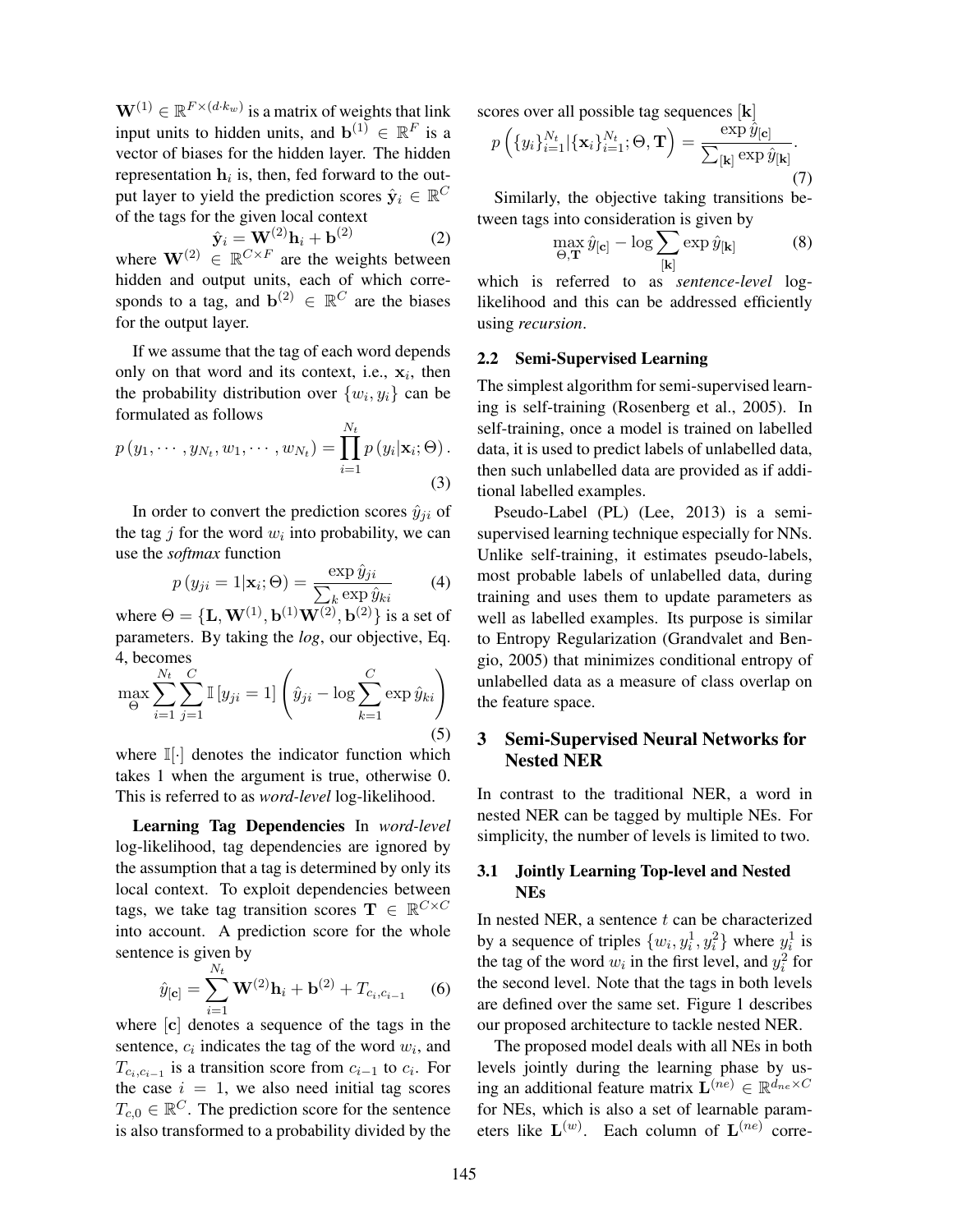

Figure 1: An illustrative example of the proposed architecture for jointly learning top-level and nested NEs. Consider a sentence  $t = \{w_i, y_i^1, y_i^2\}_{i=1}^6$  of length 6, a window of size  $k_w = 5$ , and that we want to predict tags  $y_3^1, y_3^2$  for a word  $w_3$ . Assuming that the number of NEs in the problem is 3, s indicates an index of a named entity. A matrix of word embeddings  $\mathbf{L}^{(w)}$  and the tag transition matrix T are shared between two networks. Each network is trained to make predictions NEs of given a word sequence  $\{w_i\}_{i=1}^6$  for each level.

sponds to a vector representation of a named entity. Given the concatenated feature vectors of a word  $x_i$  in the window as described in Section 2.1, we construct a vector representation for NEs in the top-level corresponding to that word, denoted by  $x_i^{ne} \in R^{d_{ne} \cdot k_w}$ , then concatenate it to  $x_i$ , which yields *combined* vector representations of words and NEs  $\mathbf{x}_i^{comb} = {\mathbf{x}_i, \mathbf{x}_i^{ne}} \in {\mathbb{R}}$  $R^{(d_{ne}+d_K)\times k_w}$ . Similar to Eq.7 for the first level NEs, the *sentence-level* log-likelihood is also computed for the second level NEs like  $\hat{\mathbf{y}}_i^2 = \mathbf{W}^{(4)} f\left(\mathbf{W}^{(3)} \mathbf{x}_i^{comb} + \mathbf{b}^{(3)}\right) + \mathbf{b}^{(4)}$ . Then, the training objective considering the first- and second-level NEs simultaneously is given by

$$
p\left(\{y_i^1, y_i^2, w_i\}_{i=1}^{N_t}; \bar{\Theta}\right) =
$$
  
(1 - \alpha) p\left(\{y\_i^1\}\_{i=1}^{N\_t} | \{\mathbf{x}\_i\}\_{i=1}^{N\_t}; \Theta, \mathbf{T}\right) (9)  

 ${}+\alpha\,p\,\Big(\{y_i^2\}_{i=1}^{N_t}|\{\mathbf{x}_{i}^{comb}\}_{i=1}^{N_t};\theta,\mathbf{T}\Big)$ where  $\theta = {\bf{W}}^{(3)}, {\bf{b}}^{(3)}, {\bf{W}}^{(4)}, {\bf{b}}^{(4)}, {\bf{L}}^{(\cdot)}\}, \bar{\Theta} =$  $\{\Theta, \theta, \mathbf{T}\}\$ , and  $\alpha \in [0, 1]$  is a control parameter.

# 3.2 Learning from Pseudo Labels of Unlabelled Data

Semi-supervised learning methods are wellsuited to the problems where the number of training instances is insufficient. Tag distribution of the GermEval dataset is highly skewed. In other words, the proportion of the three tag types, i.e., LOC, PER, and ORG, amounts to approximately 70% (See (Benikova et al., 2014b) for statistics).

In this work, we apply PL to only the first level in order to improve the generalization performance on such small classes. The first term of the right hand side in Eq. 9 can be re-written as

$$
(1 - \alpha) p\left(\{y_i^1\}_{i=1}^{N_t} | \{\mathbf{x}_i\}_{i=1}^{N_t}; \Theta, \mathbf{T}\right) + (1 - \alpha) \beta_t p\left(\{\hat{y}_{ui}^1\}_{ui=1}^{uN_t} | \{\mathbf{x}_{ui}\}_{ui=1}^{uN_t}; \Theta, \mathbf{T}\right) (10)
$$

where *ui* is an index of an unlabelled sentence randomly selected from LCC,  $\hat{y}_{ui}^1$  is a pseudo tag for the word  $w_{ui}$  in an un-annotated sentence, and  $\beta$  controls the importance of learning from unlabelled data. Scheduling the control parameter at time  $t$  takes the following form:

$$
\beta_t = \begin{cases} 0 & t < T_1 \\ \frac{t - T_1}{T_2 - T_1} \beta_{\text{max}} & T_1 \le t \le T_2 \\ \beta_{\text{max}} & t > T_2 \end{cases}
$$
 (11)

with  $\beta_{\text{max}} = 2, T_1 = 100$ , and  $T_2 = 500$ . <sup>2</sup> The pseudo label  $\hat{y}_{ui}^1$  is determined by simply choosing the most confident one given prediction scores for an un-annotated sentence during training.

#### 4 Experiments

Our experiments were performed on the GermEval 2014 dataset, where the tags constitutes four major types, i.e., LOC, PER, ORG and OTH, and their sub-types which end with "-deriv" or " part" using a BIO tagging scheme. The results in

 $2$ The hyperparameters for scheduling PL were chosen via cross validation.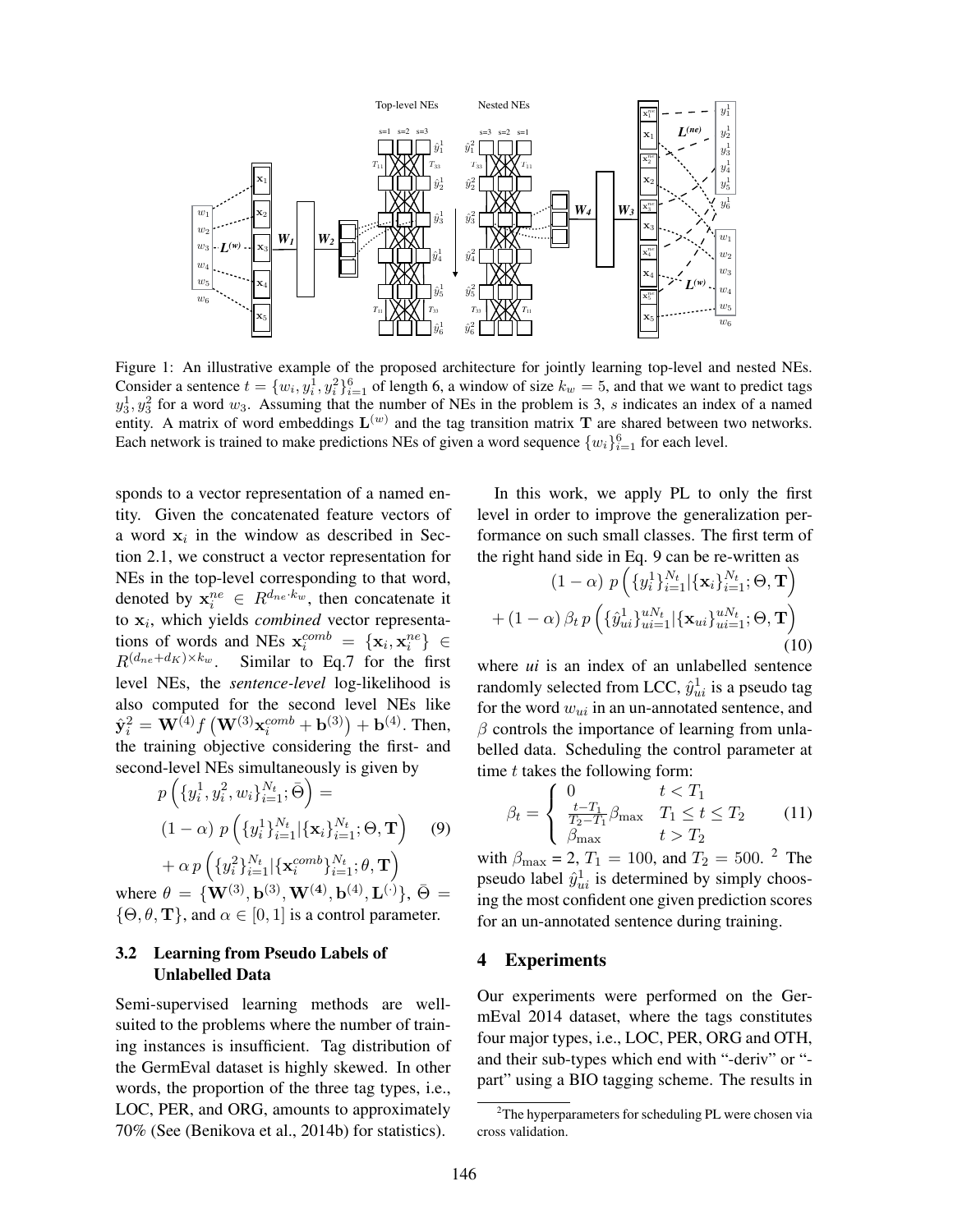Table 1: Effect of word embeddings

| Initialization | P     |       |       |
|----------------|-------|-------|-------|
| Random         | 69.67 | 54.19 | 60.96 |
| Pretrain       | 68.39 | 69.27 | 68.82 |

Table 2: Effect of Pseudo Label as a regularizer

| Learning scheme                                       |                                        |  |
|-------------------------------------------------------|----------------------------------------|--|
| Sup. learning $(\beta_t = 0)$   68.39   69.27   68.82 |                                        |  |
| Semi-sup. $(\beta_{\text{max}} = 2)$                  | $\mid$ 77.08 $\mid$ 68.40 $\mid$ 72.48 |  |

Table 1 and 2 are reported in terms of the official metric, namely M1 (See (Benikova et al., 2014a)), in the GermEval 2014 Shared Task.

# 4.1 Details of Training

We evaluated the proposed method with the following hyperparameter settings over the number of hidden units  $F = 300$ , the dimension of capitalization features  $d_{cap} = 3$ , the dimension of named entity features  $d_{ne} = 10$ , window size  $k_w = 5$ ,  $\alpha = 0.5$ , a fixed learning rate 0.01 for SGD with AdaGrad (Duchi et al., 2011). In addition, we used length normalization over all embeddings such that  $||x|| = 10$  to prevent overfitting. For the transfer function in Eq.1, *ReLU*,  $f(x) = \max(0, x)$ , is used. The feature matrices  $\mathbf{L}^{(caps)}$  and  $\mathbf{L}^{(ne)}$  were initialized randomly.

#### 4.2 Importance of Word Embeddings

We used *word2vec* (Mikolov et al., 2013) for learning word embeddings because of its efficiency.<sup>3</sup> We set the dimension of word embeddings  $d_w$  to 128 and the size of vocabulary |V| is about 4M which yields the feature matrix  $\mathbf{L}^{(w)}$   $\in$  $\mathbb{R}^{128\times 4M}$ . We run the *word2vec* for 10 epochs with a fixed learning rate 0.01 on approximately 87M sentences from a German Wikipedia dump, LCC, and SDeWac (Faaß and Eckart, 2013).

The results of using pretrained word embeddings on unlabelled data in comparison to random initialization are shown in Table 1. We observed that NNs using pretrained word embeddings perform much better in terms of *recall*.

## 4.3 Effect of Semi-Supervised Learning

We evaluated our proposed approach for nested NER. The results of this experiment are shown in

Table 3: The System Performance on Unseen Data

| <b>Metrics</b>                                                    | P     | R     | $F_1$ |
|-------------------------------------------------------------------|-------|-------|-------|
| M <sub>1</sub>                                                    | 76.76 | 66.16 | 71.06 |
| M <sub>2</sub>                                                    | 78.09 | 67.31 | 72.30 |
| $\overline{\mathrm{M3}(\mathrm{1}^{\mathrm{st}} \mathrm{level})}$ | 77.93 | 68.52 | 72.92 |
| $\overline{\text{M3} (2^{\text{nd}} \text{ level})}$              | 57.86 | 37.86 | 45.77 |

Table 2. The semi-supervised approach outperforms the purely supervised one. We observe that learning with pseudo labels reduces the number of false positives which results in higher precision. In particular, the number of predictions in the toplevel resulting from the supervised approach is 2738 while the semi-supervised approach yields 2378 predictions. Interestingly, we also observe performance improvement on LOC and ORG as well as the smaller classes including OTH and "deriv"- and "part"-classes, but not all of them.

#### 4.4 Results of GermEval 2014 Shared Task

The proposed method was submitted to the GermEval 2014 Named Entity Recognition Shared Task. Our system called PLsNER was ranked at 5<sup>th</sup> and the scores are shown in Table 3. More results and comparisons with other systems can be found in (Benikova et al., 2014a).

#### 5 Conclusions

We proposed a neural network architecture, which is capable of learning from top-level NEs and nested NEs jointly in nested NER. By making use of unlabelled data in a semi-supervised fashion, we also demonstrated its effectiveness when a small number of training examples are provided.

Our experiments show that the use of word embeddings improves *recall* compared to random initialization. Pseudo labels make it possible to get more *precise* predictions. Additionally, our system performs pretty well on unseen data without use of language-dependent feature engineering steps.

### Acknowledgments

This work has been supported by the German Institute for Educational Research (DIPF) under the Knowledge Discovery in Scientific Literature (KDSL) program.

<sup>3</sup>https://code.google.com/p/word2vec/